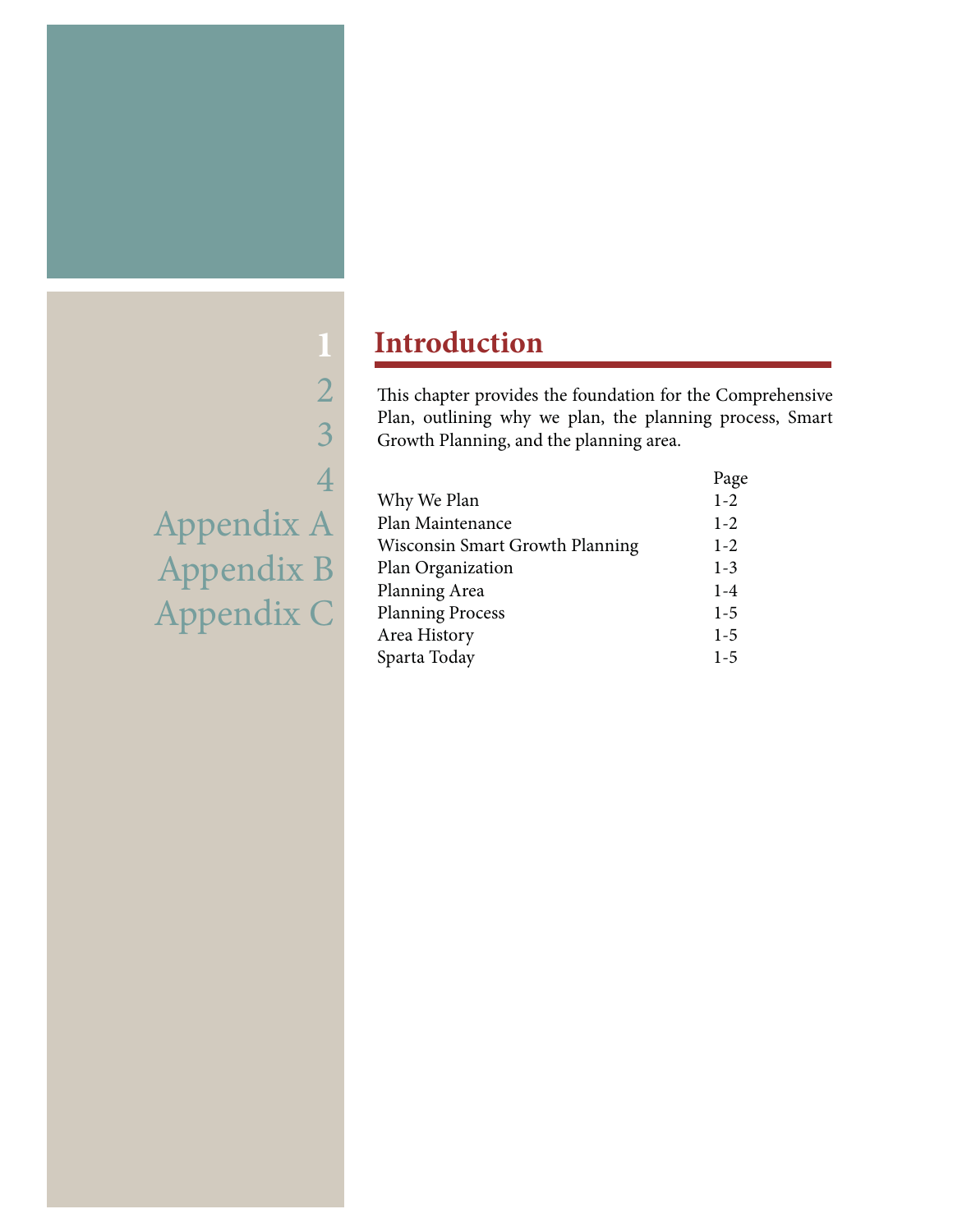## **INTRODUCTION**

### **Why We Plan**

It is difficult to predict what the future may bring for the Town of Sparta, or for any community. As residents and businesses come and go, and economic trends rise and fall, changes will occur. The purpose of this plan is to establish a shared vision for the Town of Sparta to guide future actions and decisions. This guidance provides predictability and consistency over time, which encourages investment and a stable planning environment. We plan so that we can act and react in a changing world with a confident understanding of our common values and goals.

### **Plan Maintenance**

This planning document is a "living" guide for growth and change in the Town of Sparta. The plan represents the Town's best effort to address current issues and anticipate future needs; however, it can and should be amended from time to time if conditions warrant reconsideration of policies in this plan. If decisions are being made that are not consistent with this plan, then the plan has lost its relevance and should be amended. The process of amending the comprehensive plan should not be onerous, but it should trigger a brief pause to consider again the long term vision for the community. This plan's value is dependent upon frequent use and occasional updates.

## **Wisconsin Smart Growth Planning**

Wisconsin's "Smart Growth" planning law [s. 66.1001 Wis. Stats.] was adopted in October of 1999. The law requires that, after January 1, 2010, if a local government unit enacts or amends any of the following ordinances, the ordinance must be consistent with that local governmental unit's comprehensive plan:

- 1. Official maps
- 2. Local subdivision regulations
- 3. General zoning ordinances
- 4. Shoreland/wetland zoning ordinances

Although this document is adopted by an ordinance, it is not in itself an ordinance. Rather, the comprehensive plan serves as a general guide for the Town. In matters pertaining to those items 1-4 listed above, the Town shall enact or amend ordinances consistent with this plan as required under s. 66.1001 Wis. Stats. In matters not pertaining to those items 1-4 listed above, this plan can serve as a guide for Town decision making purposes.

The Wisconsin Smart Growth Law does not mandate how communities should manage growth, rather it requires that communities and state agencies consider Smart Planning Principles when planning for the future and provides guidance concerning important elements local plans should include.

#### *Comprehensive Planning Guidance*

The Wisconsin Smart Growth Law outlines 9 elements that must be included in a community's comprehensive plan:

- 1. Issues and Opportunities
- 2. Housing
- 3. Transportation
- 4. Utilities & Community Facilities
- 5. Agricultural, Natural & Cultural Resources
- 6. Economic Development
- 7. Intergovernmental Cooperation
- 8. Land Use
- 9. Implementation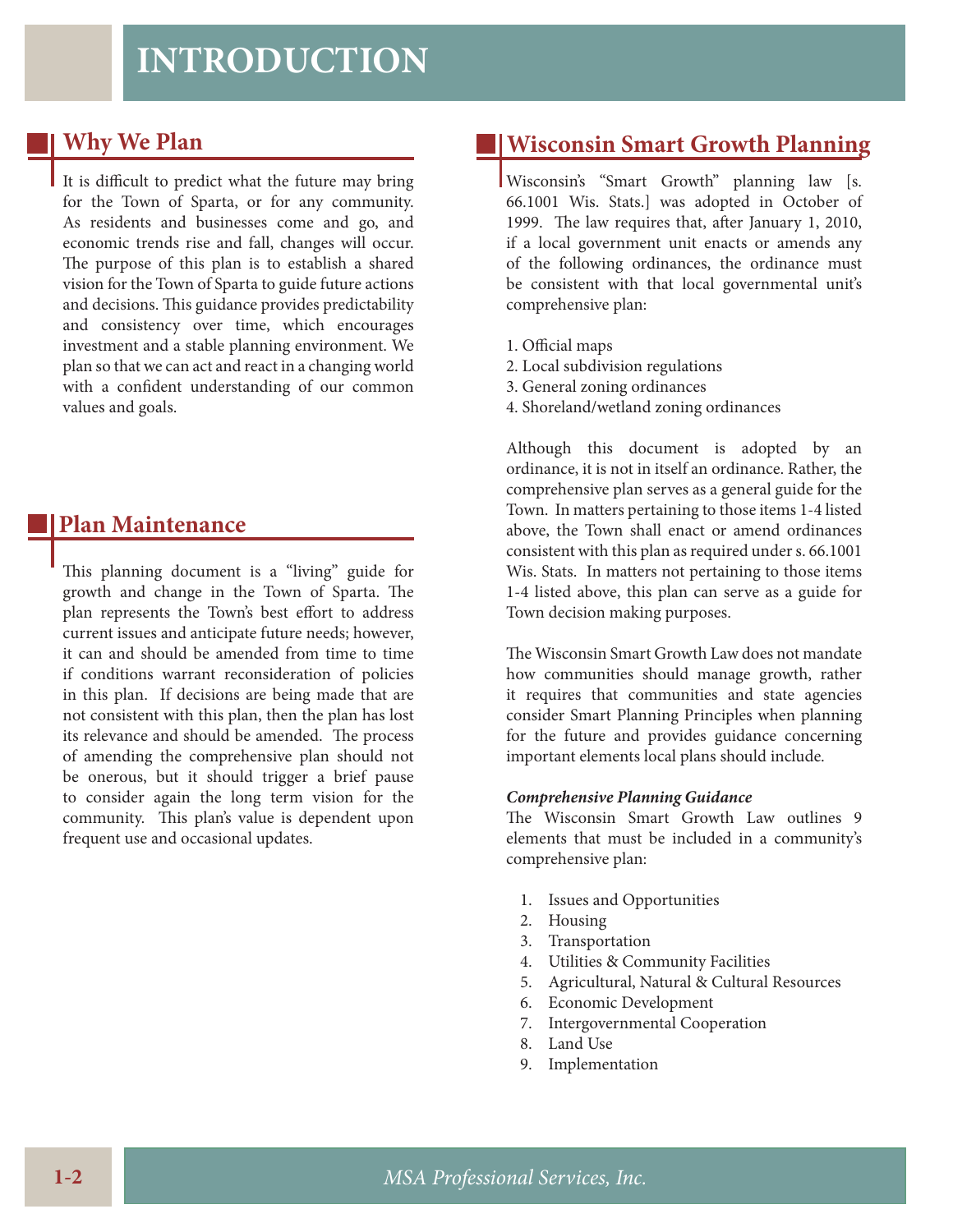## **Plan Organization**

The Town of Sparta has chosen to slightly modify the terminology used throughout this plan from that used in state statute. For example:

- Issues and Opportunities has been modified to *Demographics.*
- Transportation has been modified to *Mobility* & *Transportation.*
- Economic Development has been modified to *Economic Prosperity.*
- Utilities and Community Facilities has been modified to *Community Facilities* & Services.
- Intergovernmental Cooperation has been modified to *Collaboration* & *Partnerships*.
- Cultural Resources has been split off from Agricultural and Natural Resources into its own element titled *Community Character.*

While the Town has chosen to deviate slightly from the terminology used in state statute the prescribed requirements from Wis. Stats. 66.1001 are still addressed in there entirety throughout this plan. The final 10 elements of this plan are:

- 1. Demographics
- 2. Housing
- 3. Mobility & Transportation
- 4. Economic Prosperity
- 5. Agricultural & Natural Resources
- 6. Community Facilities & Services
- 7. Community Character
- 8. Collaboration & Partnerships
- 9. Land-use
- 10. Implementation

The organization of the plan is based both on the planning process and the guidance provided by the Wisconsin Smart Growth Legislation. The plan is divided into four chapters plus several important appendices.

#### **Chapter 1: Introduction**

Chapter 1 discusses the role of the plan, the Wisconsin Smart Planning Act, the planning area boundaries and regional context, and the Town's previous planning efforts.

#### **Chapter 2: Vision, Goals, Objectives and Policies**

Chapter 2 presents a vision for the future of the Town and describes goals, objectives, and policies to achieve that vision. This chapter addresses all planning elements except implementation, which is addressed in separate chapters.

#### **Chapter 3: Future Land Use**

Chapter 3 defines categories of land use and features a Future Land Use map showing where each use will be permitted.

#### **Chapter 4: Implementation**

Chapter 4 describes the process for adopting and amending the plan, tools and procedures by which the plan will be implemented.

#### **Appendix A: Public Participation Plan**

Appendix A includes a copy of the public participation plan.

#### **Appendix B: Community Indicators**

Appendix B is a compilation of data that describes the existing conditions, trends, and projections for the Town of Sparta. This data informs the planning process and should be updated from time to time to track progress and change in the Town.

#### **Appendix C: Planning Maps**

A set of the existing conditions and future land use maps with the entire planning area.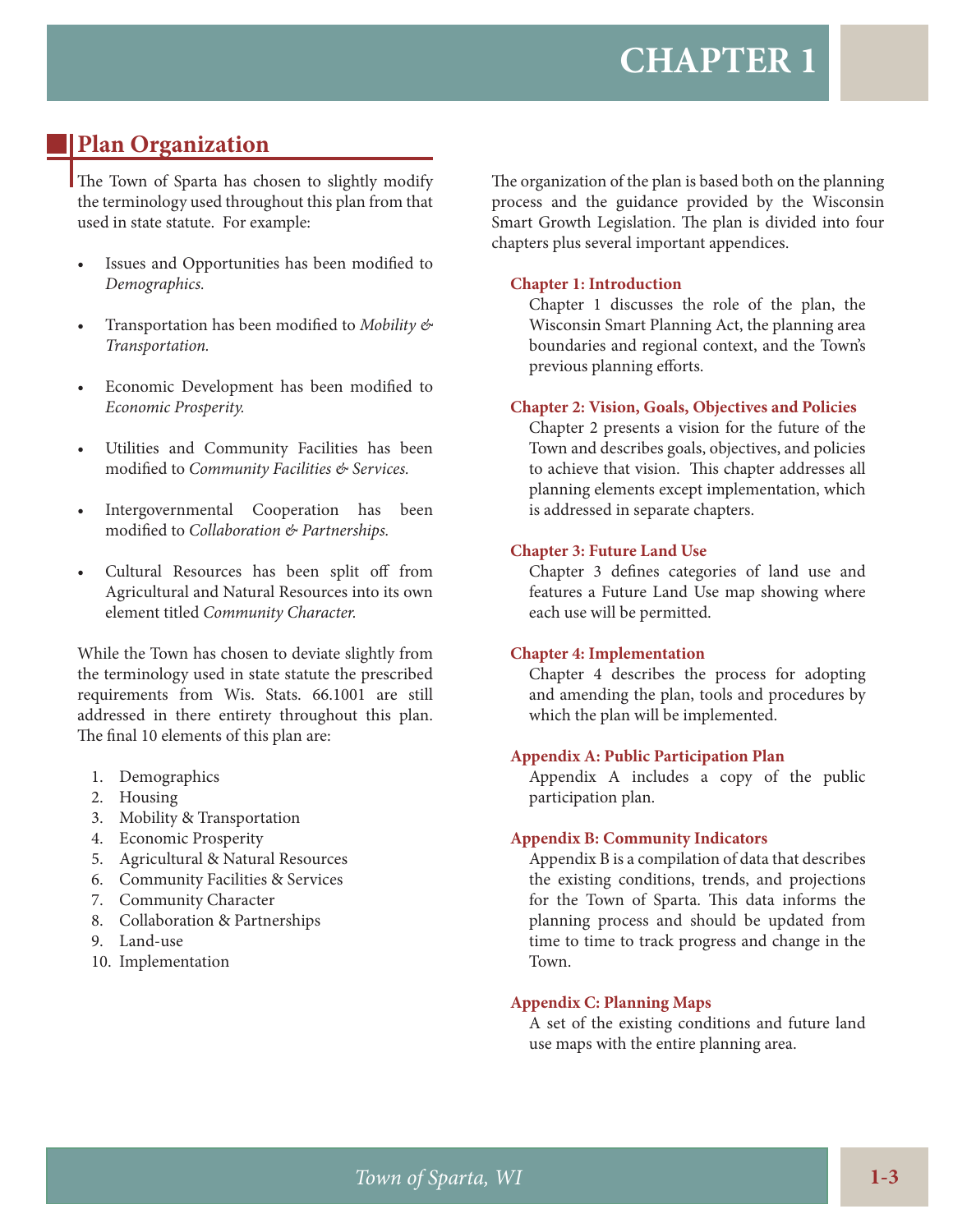## **Planning Area**

The Planning Area includes all lands within the current Town jurisdiction. The Town is located in Monroe County, WI (pop. 44,673). The Town is approximately 30,276 acres (47.3 square miles). The 2010 population Census for the Town was 3,128, making the Town the third largest community in Monroe County, trailing only the cities of Tomah and Sparta.

The County Seat is the City of Sparta (pop. 9,522), which is almost entirely surrounded by the Town. The City and Town maintain Extraterritorial Zoning to guide the development of land uses around the periphery of the City.

The Town is bordered on the east by the Town of Lafeyette and the Town of Angelo, to the south by the Town of Leon, and to the north by the Town of Little Falls. The Town is bordered on the west by La Crosse County and the Town of Burns and the Village of Rockland (pop. 594).

Major transportation facilities in the Town include I-90 which connects the La Crosse region to Madison and Milwaukee metropolitan regions. State highway 16 parallels I-90 running east-west across the Town through the City of Sparta. Between these two roadways lies the Canadian Pacific Railroad and the La Crosse River State Bicycle Trail, which connects the City of La Crosse to the City of Sparta, where the trail then connects to the Elroy-Sparta Bike Trail.

State highway 27 runs south-north through the Town linking the City of Sparta to the City of Westby to the south and City of Black River Falls to the north.

Refer to the planning maps in Appendix C for more information on the project area.



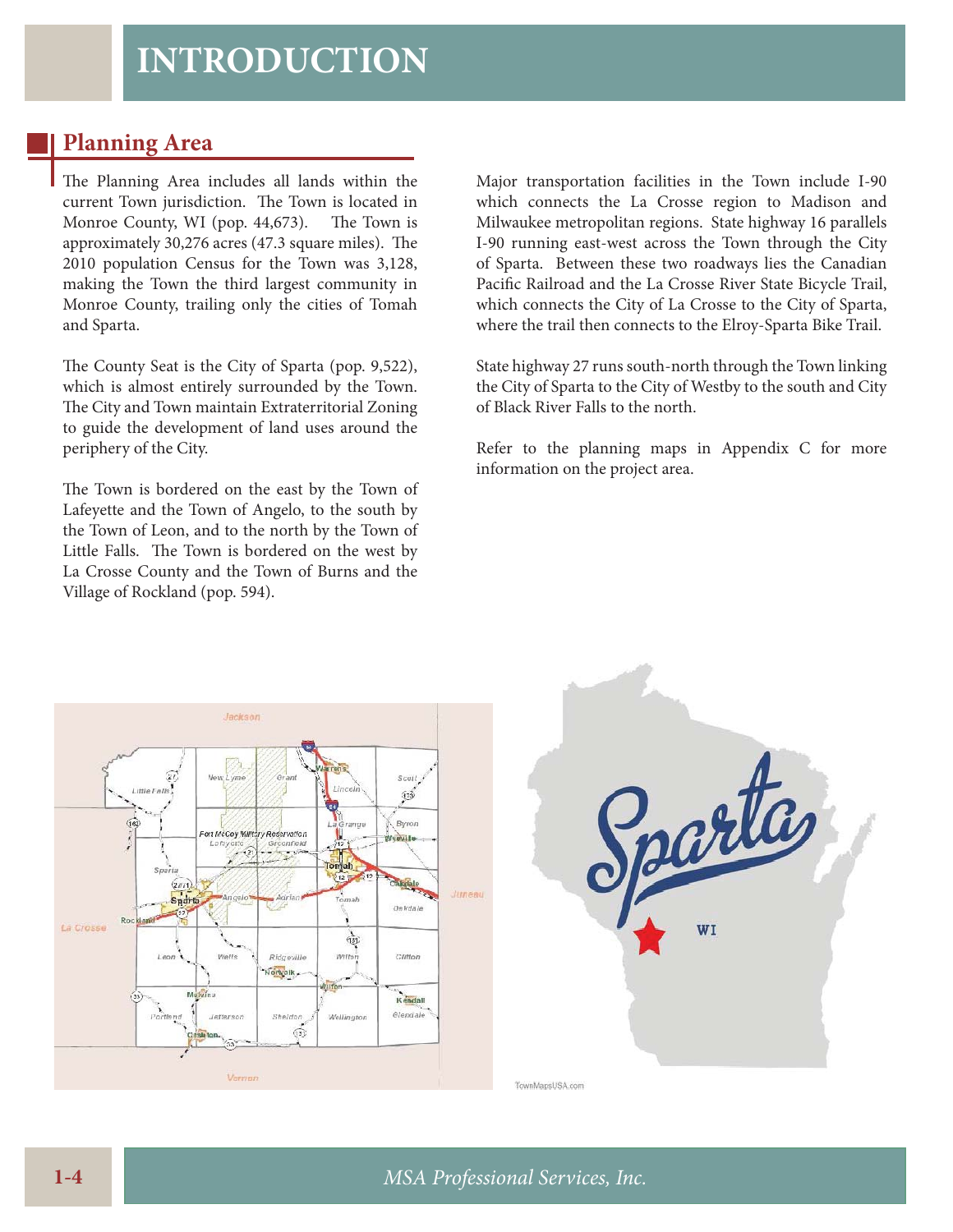## **Planning Process**

In January of 2014, the Town of Sparta engaged MSA Professional Services, Inc. to assist in updating of its Comprehensive Plan complying with Wisconsin's "Smart Growth" requirements, State Statute 66.1001. The Town had completed its first comprehensive plan in 2003. Per SS 66.1001, a comprehensive plan must be updated every 10 years.

The 2003 plan was adopted as a joint plan with the City of Sparta. For this plan update, the Town chose to complete and adopt its own separate comprehensive plan. This does not signal an unwillingness to cooperatively work with the City of Sparta on regional land use and transportation planning. Rather, the Town chose to develop a more concise plan with a focus on the rural areas of the Town. Prior to adoption, the Town invited staff from the City's Community Development Department to review and provide feedback on the Town's updated plan. The Town also provided the same opportunity to the Monroe County Zoning Department. Both of these departments will continue to play an active role in cooperatively managing growth and preservation within the Town of Sparta.

The project included six project meetings. Four of the six meetings were working sessions with the Town's Planning Commission, which was tasked by the Town Board to work with MSA to develop the updated Comprehensive Plan. As required by SS 66.1001, every community must adopt a public participation plan at the beginning of the planning process. The purpose of the public participation plan is to define procedures for public involvement during every stage of the planning process (Refer to Appendix A for the complete Public Participation Plan).

#### *Project Schedule*

- Kickoff Meeting, Community Indicators Report (April 2014)
- Meeting #2, Community Policy Report (May 2014)
- Meeting #3, Community Land Use and Implementation Report (June 2014)
- Meeting #4, Draft Plan Review (August 2014)
- Meeting #5, Planning Commission Recommendation (October 2014)
- Meeting #6, Public Hearing and Plan Adoption by the Town Board (December 2014)

## **Area History**

The town was originally organized October 8, 1854, by a resolution of the county board and was one of the first five towns into which the county was divided after the organization of it. Refer to Appendix B for an historical overview of the Town.

## **Sparta Today**

From 1990 to 2010, the Town of Sparta grew by 31%. This growth rate significantly surpassed the growth rate for the City of Sparta (22%), Monroe County (22%) and the State as whole (16%) during the same period. As of 2010, the Town of Sparta accounted for 7% of the total County population, with just over 3,100 people, or roughly 66 people per square mile.

Based on Wisconsin Department of Administration (WIDOA) data, the Town's 2035 population is projected to be 3,930, which is an increase of nearly 26%. This is comparable to the growth projected for the City of Sparta (23%) and the County (21%),